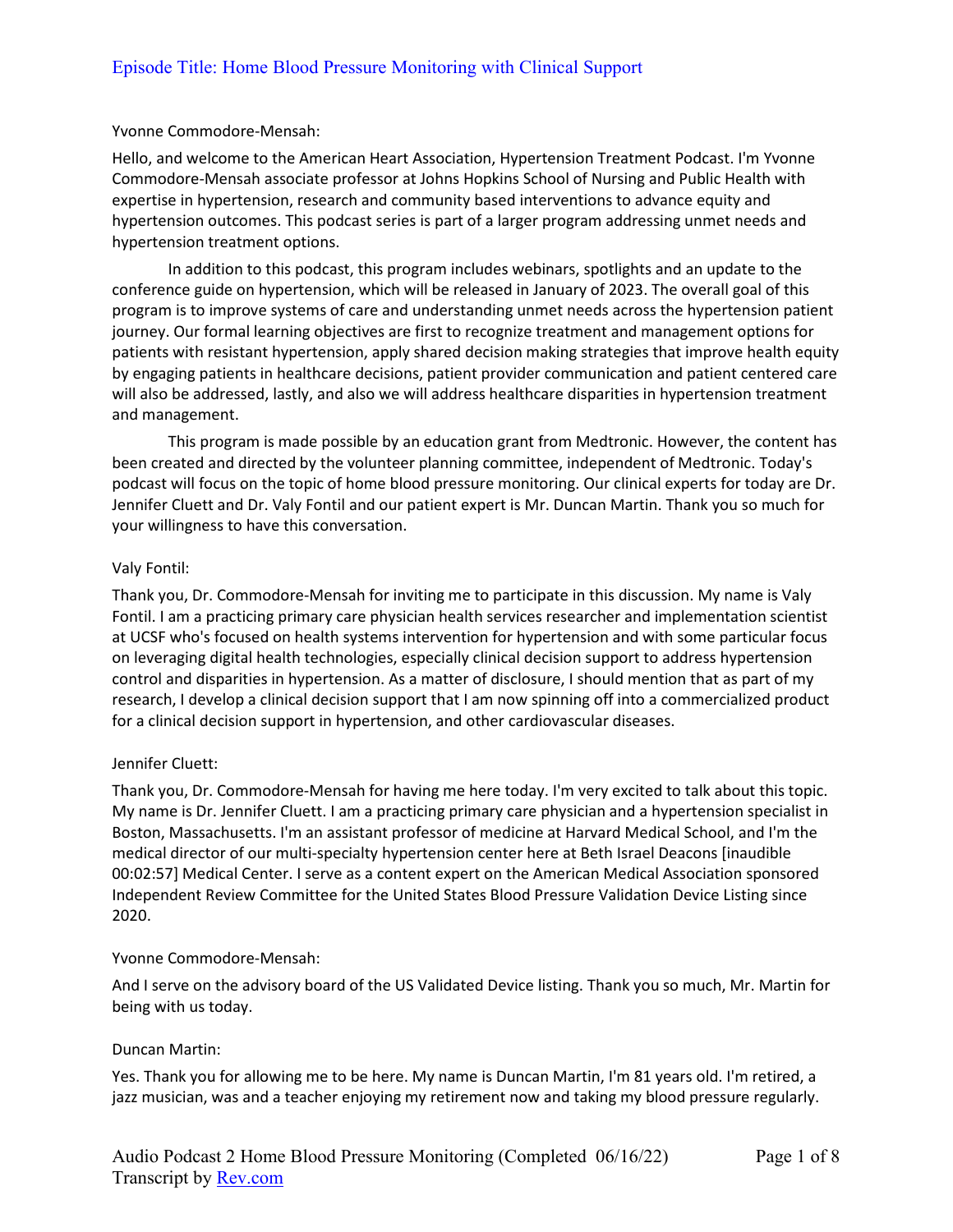## Yvonne Commodore-Mensah:

So why are we having a conversation about home blood pressure monitoring? First, we must acknowledge that we have a hypertension problem in the United States. One in two adults has hypertension and only one in five adults who have hypertension has the condition under control. We know that hypertension or high blood pressure is a major risk factor for cardiovascular disease, stroke, kidney disease, and vascular dementia. We also know that hypertensive disorders of pregnancy are increasing, and we know that this also increases a woman's lifetime risk of cardiovascular disease. Hypertension is also the number one reason for office visits to primary care clinicians.

We also know that there are persistent racial and ethnic disparities in hypertension, prevalence and control. For instance, black people are more likely to be diagnosed with hypertension and less likely to have their condition under control. The reasons for these disparities are deeply rooted in structural factors and differences in social determinants.

The good news is that there are proven best practices and evidence based interventions to improve blood pressure. And one of those strategies is home blood pressure monitoring, or self measured blood pressure monitoring. Home blood pressure monitoring involves a patient's use of a personal monitoring device to assess and record their blood pressure at home. Home blood pressure monitoring is recommended in numerous US and international guidelines for hypertension management and confirming hypertension diagnosis. Dr. Fontil can you walk us through what we know about the usefulness of home blood pressure monitoring with clinical support to improve hypertension outcomes?

## Valy Fontil:

In terms of its usefulness, I like to think of home blood pressure monitoring within the context of what it take or the process of managing hypertension in clinic or any kind of healthcare setting. A patient or someone has to somehow make an encounter with their clinician, either by coming to the office for a visit or maybe do a telephone or a video call. During that visit a blood pressure has to be measured and somehow be available to the clinician. And then they have to decide to prescribe a medication or some sort of treatment for that high blood pressure.

## Jennifer Cluett:

Thank you, Dr. Fontil and Dr. Commodore-Mensah for setting the stage. And you mentioned something that I wanted to say a little more explicitly, and that is that the United States preventive services task force, going back to around 2015 has recommended using out of office blood pressure measurements to confirm the diagnosis and before starting treatment. They just reiterated that recommendation in a 2021 update. So our options for out of office blood pressure measurement include 24 hour ambulatory blood pressure monitoring, which has long been considered the goal standard.

And although I'm a fan of [inaudible 00:06:38] PMM, it really is just a snapshot of a patient's hypertension journey. And what I really love about home blood pressure monitoring is that it's something that patients can do on their own, in their own home, over weeks and even months, or as Dr. Martin will point out over years. And it can really give them a sense of engagement and participation as well as an immediate feedback mechanism on their health.

As you mentioned, there are multiple national and international guidelines and organizations that support home blood pressure monitoring to enhance our care for hypertension. But I think it's important to emphasize what you alluded to, which is that just giving a home blood pressure, a patient, a cuff alone is not really enough. You have to combine that along with some clinical support medication,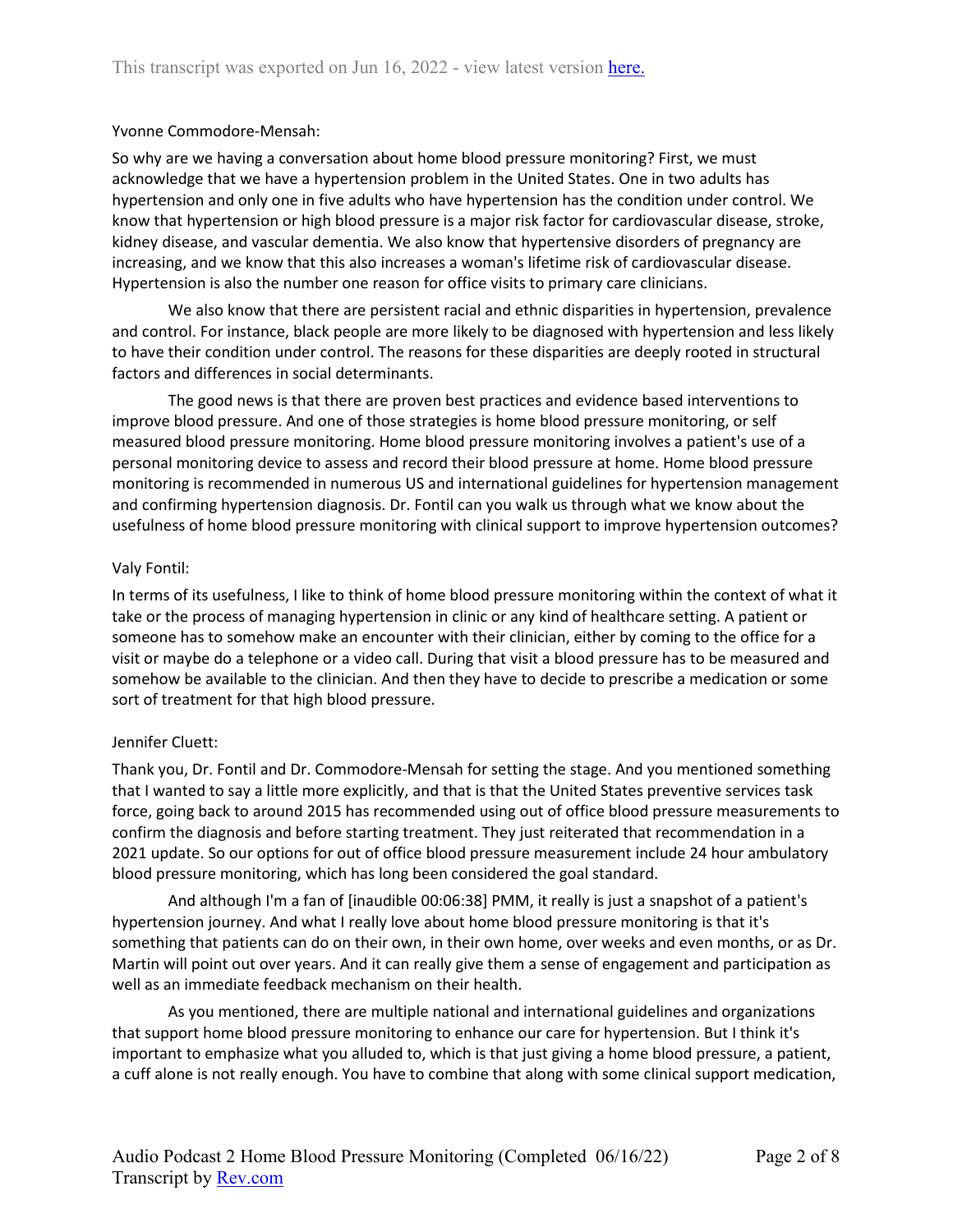titration, education, lifestyle counseling, and that support can be done by a variety of different care team members, depending on your own individual practice.

It could be done by nurses, by pharmacists, by physicians or other clinicians, but all of that together has been what is shown to improve hypertension. It's important to note that this combination of factors home, blood pressure plus a co-intervention or support for the patients at home has been shown to not just improve their hypertension care immediately, but even long term and sustained for a year and beyond.

## Yvonne Commodore-Mensah:

Dr. Font, can you share with us, what are some of the challenges with home blood pressure monitoring that you've observed in your clinical practice?

## Valy Fontil:

Dr. Cluett is right that just giving patients a blood pressure cuff and tell them to take measurements at home is simply not enough. We've seen in multiples of QI initiatives in multiple interventions in trials that home blood pressure monitoring programs require a level of support in order for them to be effective. And it makes perfect sense when you think about the processes of care in managing hypertension, when you think about encounter frequency, treatment intensification, and medication adherence, without integrating home blood pressure monitoring and clinical support within a clinical workflow for these processes, it makes sense that it wouldn't help very much.

If somebody measures their blood pressure at home the first thing that needs to happen is that those blood pressure measurements have to be communicated back to the clinician. And then those numbers need to be processed in order to assess whether the blood pressure is high or not.

If there are just a lot of random numbers, clinician who's receiving them still has to either do the average of them or, or some other form of synthesis to determine that this blood pressure is elevated and requires treatment. Therefore, any program that's going to be sustainable is going to require some workflow integration, sort of operated and executed by human beings or automated with the help of clinical decision support. To the topic of home blood pressure monitoring, to advance equity, or to address inequity. I like to separate it at multiple levels. So the first thing to address equity, the home blood pressure monitoring program needs to actually work.

# Yvonne Commodore-Mensah:

I like the way you brought out the equity implications. There are emerging best practices that are shown as that home blood pressure monitoring may be an effective way to advancing equity and hypertension outcomes. Dr. Cluett Can you talk to us a little more about some of the clinical indications of home blood pressure monitoring?

# Speaker 5:

So it may be intuitive that we ask patients who have hypertension to check their blood pressure at home, but it's useful also in patients who don't yet have a diagnosis. And we're trying to tease out whether or not they have white coat hypertension. And again, it makes sense when you think about it, patients spend such a small amount of their time in the office with us. The rest of their life is happening outside the clinical office. You could also use it, treatment response, and also whether or not they're taking their medications at home.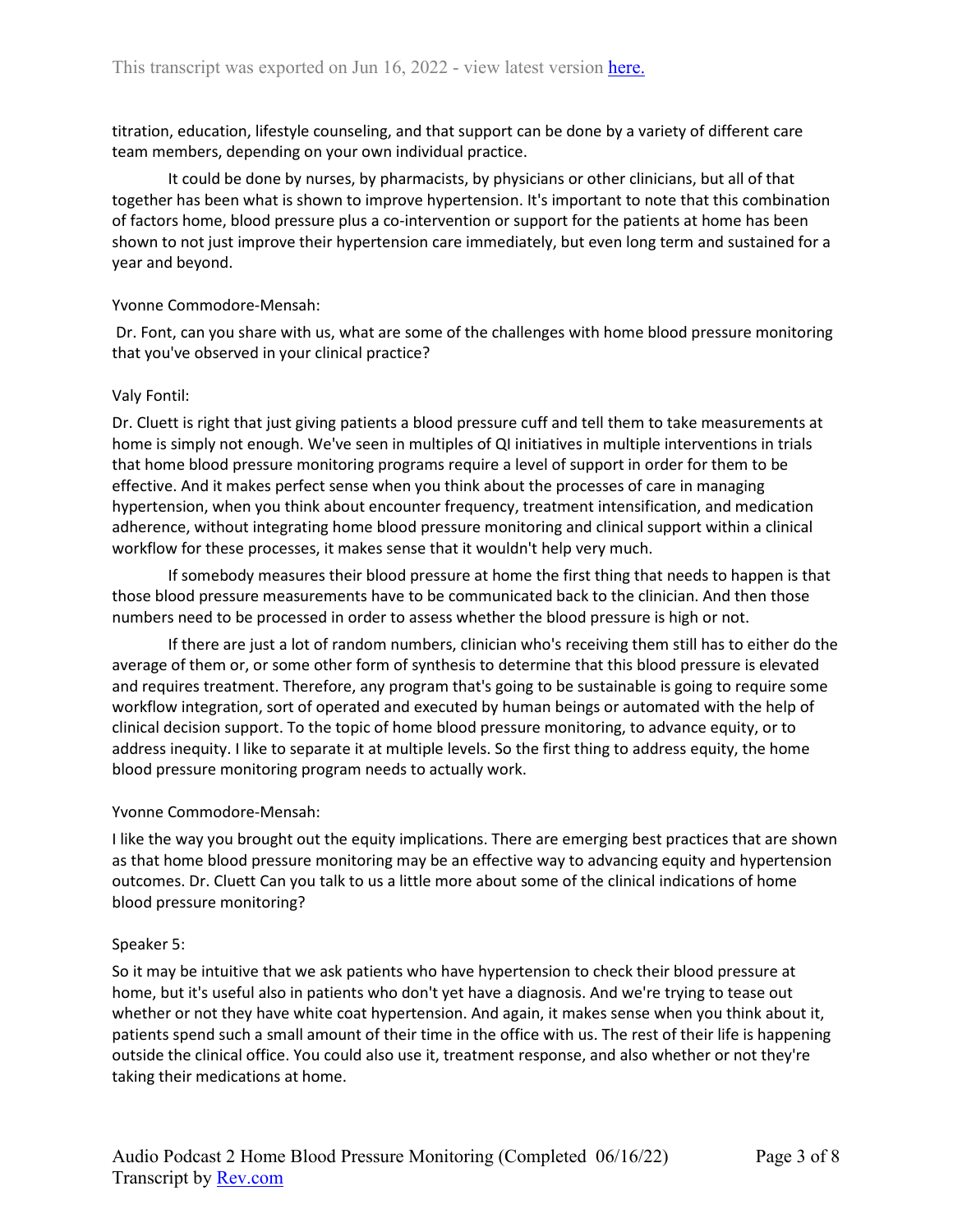## Yvonne Commodore-Mensah:

So I think you've made a very strong case for why we should implement home blood pressure monitoring. But how do you go about advising a patient like Mr. Martin, how do you go about advising him to select a home blood pressure device?

## Speaker 5:

So believe it or not, there are close to 4,000 different blood pressure cuffs that are available for consumers to purchase and less than 20% of those have data to support the accuracy. And so for me, because I'm sort of a blood pressure geek, accuracy is one of the most important factors in determining a home blood pressure cuff.

## Yvonne Commodore-Mensah:

Dr. Fontil?

# Valy Fontil:

This is a challenge that I think those of us who want to work in this space, who want to make sure that a home blood pressure monitoring program can be effective in sustainable in lower resource settings and sort of safety net clinics or other clinics that are like safety net that have few resources. It's a challenge.

## Speaker 5:

As we mentioned in the disclosures portion, I am on the review committee for the US Blood Pressure Validated Device Listing. And there we have the rigorous process to review the home blood pressure devices for accuracy. And once they're vetted they're listed on that website, both for patients and clinicians to use. Sometimes patients will come in because they read in their newspaper or online that a certain blood pressure cuff was recommended. They [inaudible 00:11:58] could have some really important points, but I always ask people to cross check it with one of these independently validated.

In terms of cost, you really can get an accurate blood pressure for as cheap as about \$30 or \$35. You can spend as little as 30 to 35 or as much as over a hundred or beyond. One thing that's really important is to find a blood pressure cuff that fits you.

And most adults can use the blood pressure cuffs that come with a packaging. But if you have a larger upper arm size, there are some manufacturers that have accurate cuffs for larger arm sizes. If my patient gets a home blood pressure cuff, I ask them to bring it into the office once a year or so. And Dr. Martin can speak to this because I think I make him do it to demonstrate proper technique and positioning, and also just to make sure that the cuff fits him and it's still accurate for him. In general, we recommend against some of the fancier devices like wrist devices or complex [inaudible 00:12:53] devices, just because the accuracy isn't quite there yet.

## Yvonne Commodore-Mensah:

Mr. Martin would like to turn it over to you and walk us through what you thought about home blood pressure monitoring. The first time you were asked to do it.

# Duncan Martin:

It started probably 30 years ago when I was using one of the old stethoscope with the pump blood pressure back then. But it wasn't set up for me as a regular thing. I just took my blood pressure when I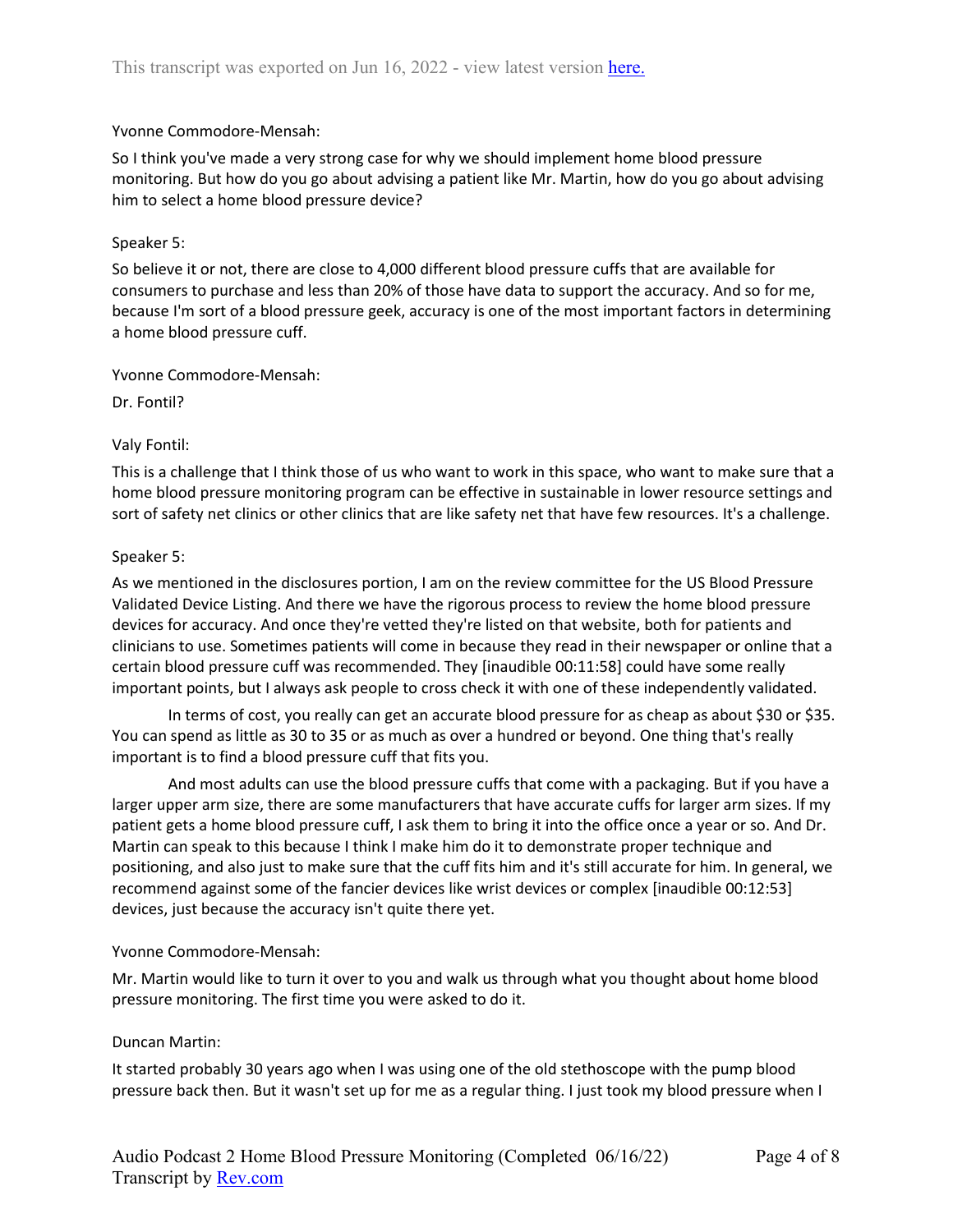felt like it, basically. When I started with Dr. Cluett, she asked me to keep track of my blood pressure readings over three month period. And I came in with a spreadsheet of all my readings and averaged them out, and it was 120 over 60. So that made me feel real good.

#### Yvonne Commodore-Mensah:

Well, that is very impressive, Mr. Martin. Can you talk us through how you receive instruction or training from your provider in terms of measuring your blood pressure at home?

#### Duncan Martin:

Well, Dr. Cluett basically showed me how to do that. I got real specific guidance as to how to do it. So that's how we got started.

#### Yvonne Commodore-Mensah:

So what did you think about the cost of the device. Now, I know you said you've had a device for quite a while. Did you have any issues or concerns about the cost?

#### Duncan Martin:

The cost was about \$50. I don't remember when I first bought it at a medical supply place near me. And I thought that was very reasonable. I bring that in once a year to be checked against the devices in the office so that we can be sure that we're on the same page with our readings.

#### Yvonne Commodore-Mensah:

Mr. Martin mentioned that he thought cost of the device was fairly affordable, but we also know that for some patients, the cost of a blood pressure device may be prohibitive. Can you talk to us about some of the health equity considerations? So there is a potential for home blood pressure monitoring to advance equity, but what are some of the considerations in terms of how we might use this approach to reduce disparities in hypertension control and other health equity considerations for patients who may, for instance, not be able to afford a blood pressure device?

#### Valy Fontil:

I think it's important for policy makers to make it affordable for people to be able to purchase blood pressure devices and also be able to purchase different types of blood pressure devices, such as maybe cellular home blood pressure devices.

## Yvonne Commodore-Mensah:

Dr. Fontil can you share with us the potential of home blood pressure monitoring with clinical support in reducing disparities in hypertension control?

## Valy Fontil:

I would say that it can help in a couple of ways. One is that with the proper support home blood pressure monitoring could help reduce clinical inertia. And clinical inertia is kind of the missed opportunity for clinicians to provide treatment when needed, when say a person's blood pressure is elevated we often miss the opportunity to provide treatment intensification. With home blood pressure and often time, one of the reasons behind that is uncertainty about the true blood pressure.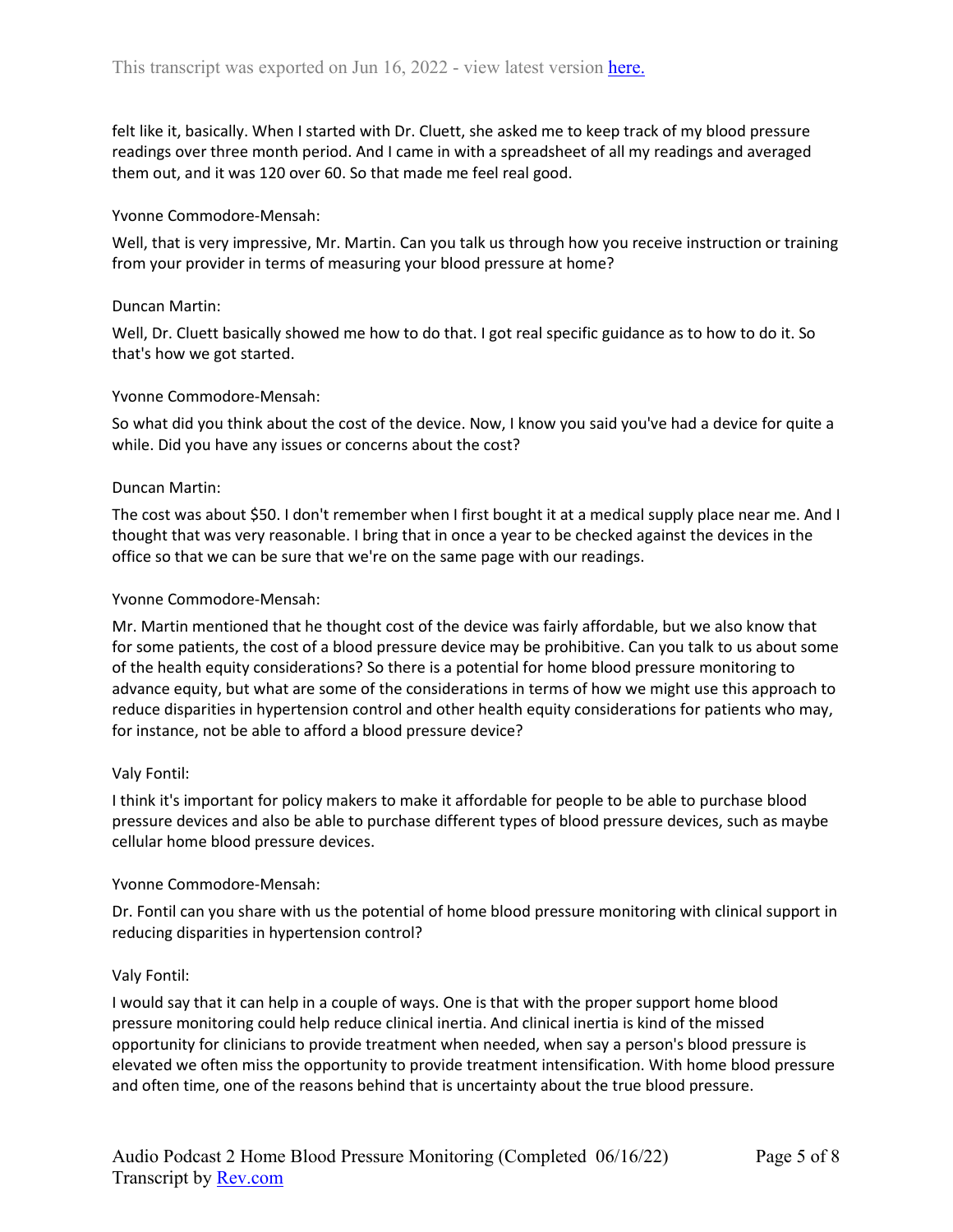And so to that point, a well executed and implemented home blood pressure monitoring program can help reduce clinical inertia and can just essentially help us make the right decision to provide treatment identification whenever blood pressure is elevated. Another contributing factor to disparities is doctor patient miscommunication, and maybe some level of distrust as well. Home blood pressure monitoring can also help with that because as patients, a well run program will then... As you're able to engage patients in monitoring their blood pressure, this provides the opportunity for education and training and facilitates communication because the patient themselves can see, know what their blood pressure is.

They can then better understand why they might need treatment and can be engaged in that decision making process. We mentioned that they do have a cost associated with them and the first question is whether it does insurance cover blood pressure cuffs. So Medicaid and does cover home blood pressure monitoring devices. But it varies by state.

When we are thinking about equity, we have to think about some of difficulties that patients with low socioeconomic status, low income patients often have a hard time even making it to clinic. They often have interrupted cell phone services. All of these things are the kind of things that create challenges in terms of following up with your clinician and being able to communicate your blood pressure values to your clinician. And so this is a challenge that I think those of us who want to make sure that a home blood pressure monitoring program can be effective and sustainable in lower resource settings, in safety net clinics or other clinics that are like safety net that have few resources. It's a challenge.

## Yvonne Commodore-Mensah:

Mr. Martin, can you share with our audience also, what are some other benefits you observed in terms of measuring your blood pressure at home?

## Duncan Martin:

Dr. Cluett, and I talked about my lower readings that were showing up and we decided to cut the medication that I was taking in half. And then we did it in half once again. So that is a positive sign and I'm not putting more meds into my body than I really need.

## Yvonne Commodore-Mensah:

Now I'd love for us to talk about how the COVID-19 pandemic may have affected how we've adopted home blood pressure monitoring.

## Valy Fontil:

What the pandemic did is, and not just an acceleration in adoption of telemedicine, but also it was sort of, it forced us to use home blood pressure measurements. If you were a system that has a robust electronic health record, then you can instruct patients to use their Bluetooth enabled and connect your EHR to that home blood pressure monitor device by some sort of integration.

This is hard to do, but you can possibly do it. If you are a smaller clinic or a safety net clinic with fewer resources who does who does not have as the robust of an EHR, it's even harder to do. So in that instance, then the clinician is operating with missing data. So this is one of those things that I'm glad we have the opportunity to highlight, because it really illustrates how the digital divide or other types of topics like that, where different systems with different level of readiness, having to adopt new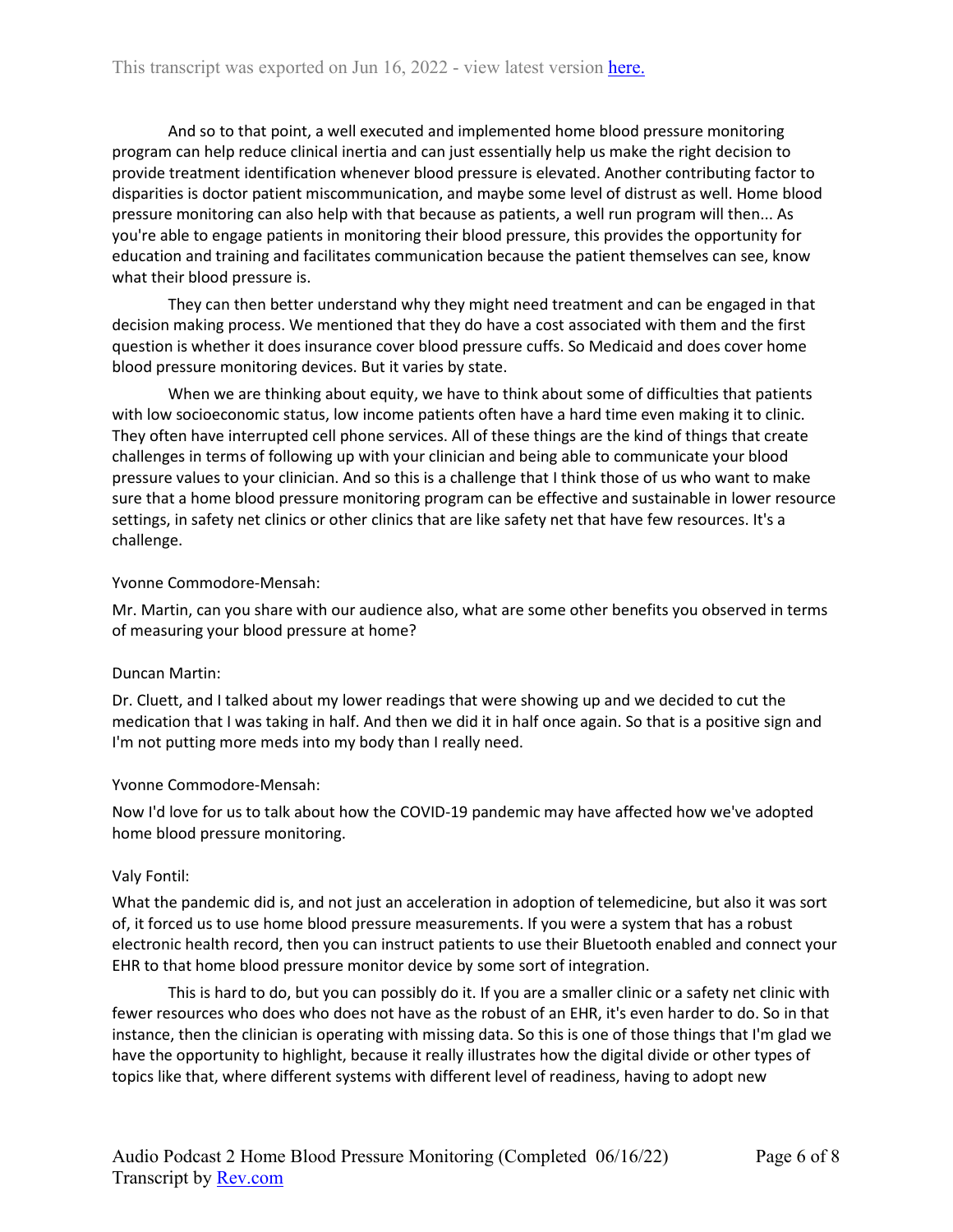technologies will lead to an exacerbation of disparities in quality of care and ultimately patient outcomes.

## Jennifer Cluett:

I agree. Early during the pandemic, the transition to telehealth was so rapid and immediate and really forced our hand to use this new technology and modality to provide care. In terms of changing our payment structures and the convenience and access to care, I think if we can continue to move this forward, this is one way we can maintain or even improve on some of the ground that we've established here to address equities and disparities in care.

Being able to have a doctor's appointment from your car or a private place in your work or your home really allows people who can't afford to take half a day off of work to commute in to a large medical center and makes it a lot easier for us as clinicians to check in on people in their actual home environments. Prior to COVID telehealth or telemonitoring of home blood pressure was really a dream. And now it's a part of the fabric of what we're doing each and every day, which is wonderful.

## Yvonne Commodore-Mensah:

In closing, what is one thing you'd like all clinicians to know about home blood pressure monitoring, Dr. Cluett.

## Jennifer Cluett:

I think it really is a valuable tool in our toolboxes to manage chronic diseases, especially hypertension, but it has to be done well. As we started out by saying it isn't enough just to give someone a home blood pressure monitor, there needs to be education on how to do it, how to do it properly, and then ongoing support with ways for patients to communicate those results to you and a care plan back to the patient.

## Yvonne Commodore-Mensah:

Dr. Fontil.

# Valy Fontil:

I guess the thing I would mention is that the key word is workflow. It really has to fit within a real world, clinical workflow. It has to be part of any successful home blood pressure monitoring program.

## Yvonne Commodore-Mensah:

Mr. Martin will turn to you. What would you like clinicians like Dr. Cluett, Dr. Fontil, and other clinicians to know about encouraging patients to practice home blood pressure monitoring?

# Duncan Martin:

Well, I would like to reiterate what it's meant to me in terms of the empowerment part of it. I feel like by doing this, I am more in charge of my hypertension and my overall health. And that is so important. If that could be shared with clinicians and emphasized with folks who are going to start out on this course of taking their own blood pressure, you do feel that you are involved and it does make you feel really good.

## Yvonne Commodore-Mensah: